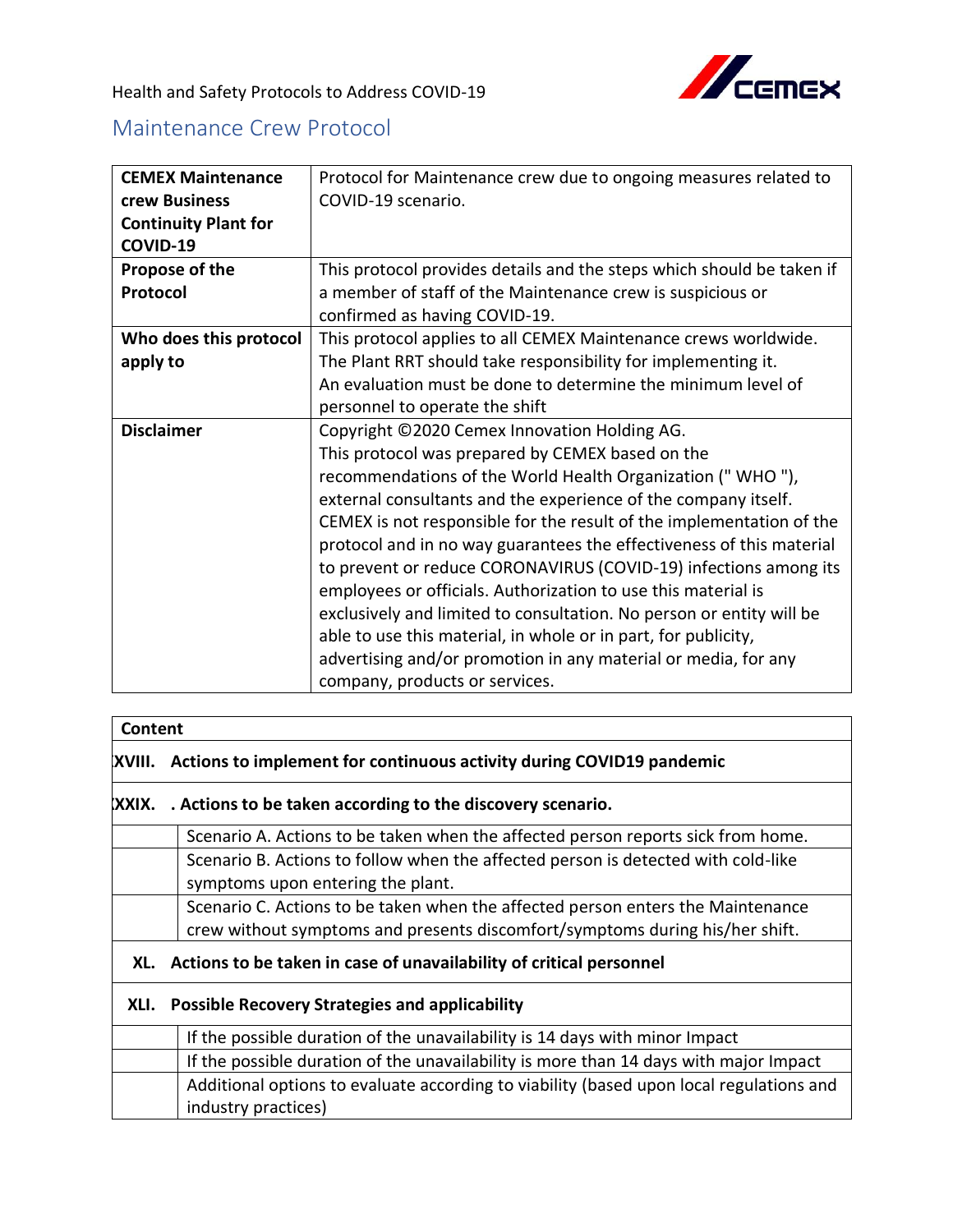

## **Content**

## **XLII. Table of Possible Recovery Strategies and applicability (summarized version)**

|     | I. Actions to implement for continuous activity during COVID19 pandemic                  |  |  |  |  |  |  |
|-----|------------------------------------------------------------------------------------------|--|--|--|--|--|--|
| 1.  | Maintenance personnel must follow the recommended guidelines from CEMEX and              |  |  |  |  |  |  |
|     | WHO related to personal hygiene and precautions to prevent COVID19 contagion.            |  |  |  |  |  |  |
| 2.  | Maintenance weekly plans should be prepared considering the number of people that        |  |  |  |  |  |  |
|     | will need to be working close to each other during any particular activity to minimize   |  |  |  |  |  |  |
|     | close contact interactions.                                                              |  |  |  |  |  |  |
| 3.  | Maintenance crews should be provided with portable cleaning kits including hand          |  |  |  |  |  |  |
|     | sanitizer, cleaning wipes, etc. and it should be part of their toolkit                   |  |  |  |  |  |  |
| 4.  | Limit close contact with others by maintaining a distance of at least 2 meters (6 feet), |  |  |  |  |  |  |
|     | when possible. Where 2 meters (6 feet) cannot be maintained, then it is                  |  |  |  |  |  |  |
|     | recommended to reschedule the maintenance activity when being possible.                  |  |  |  |  |  |  |
| 5.  | Proper hand hygiene is an important infection control measure. Wash your hands           |  |  |  |  |  |  |
|     | regularly with soap and water for at least 20 seconds or use an alcohol-based hand       |  |  |  |  |  |  |
|     | sanitizer containing at least 60% alcohol.                                               |  |  |  |  |  |  |
| 6.  | Key times to clean hands in general include:                                             |  |  |  |  |  |  |
|     | a. Before, during, and after preparing food                                              |  |  |  |  |  |  |
|     | b. Before eating food                                                                    |  |  |  |  |  |  |
|     | c. After using the toilet                                                                |  |  |  |  |  |  |
|     | d. After blowing your nose, coughing, or sneezing                                        |  |  |  |  |  |  |
| 7.  | Additional times to clean hands on the job include:                                      |  |  |  |  |  |  |
|     | a. Before and after work shifts                                                          |  |  |  |  |  |  |
|     | b. Before and after work breaks                                                          |  |  |  |  |  |  |
|     | c. After touching frequently touched surfaces                                            |  |  |  |  |  |  |
|     | d. After removing any Personal Protective Equipment (PPE)                                |  |  |  |  |  |  |
|     | e. After performing maintenance tasks such as handling untreated human waste             |  |  |  |  |  |  |
| 8.  | Avoid touching your eyes, nose, or mouth.                                                |  |  |  |  |  |  |
| 9.  | Provide additional handwashing facilities to the usual welfare facilities if a large     |  |  |  |  |  |  |
|     | spread out the site or significant numbers of personnel are on site.                     |  |  |  |  |  |  |
| 10. | Where the company provides overalls or uniform washing services, this should be          |  |  |  |  |  |  |
|     | increased in frequency (cleaning) to ensure good availability of clothing for            |  |  |  |  |  |  |
|     | maintenance crew members. Clean overall/uniforms should be worn each shift               |  |  |  |  |  |  |
|     | wherever possible.                                                                       |  |  |  |  |  |  |
| 11. | Break times should be staggered to reduce congestion and contact at all times.           |  |  |  |  |  |  |
| 12. | Break rooms and canteens need to be set up in a way that people can be sited with        |  |  |  |  |  |  |
|     | enough separation distance between each other and a clear maximum occupancy              |  |  |  |  |  |  |
|     | should be stated at the entrance of the room and in several places inside the room.      |  |  |  |  |  |  |
| 13. | Eating at the work area should be avoided and drinking water or liquids should be        |  |  |  |  |  |  |
|     | provided in individual disposable bottles.                                               |  |  |  |  |  |  |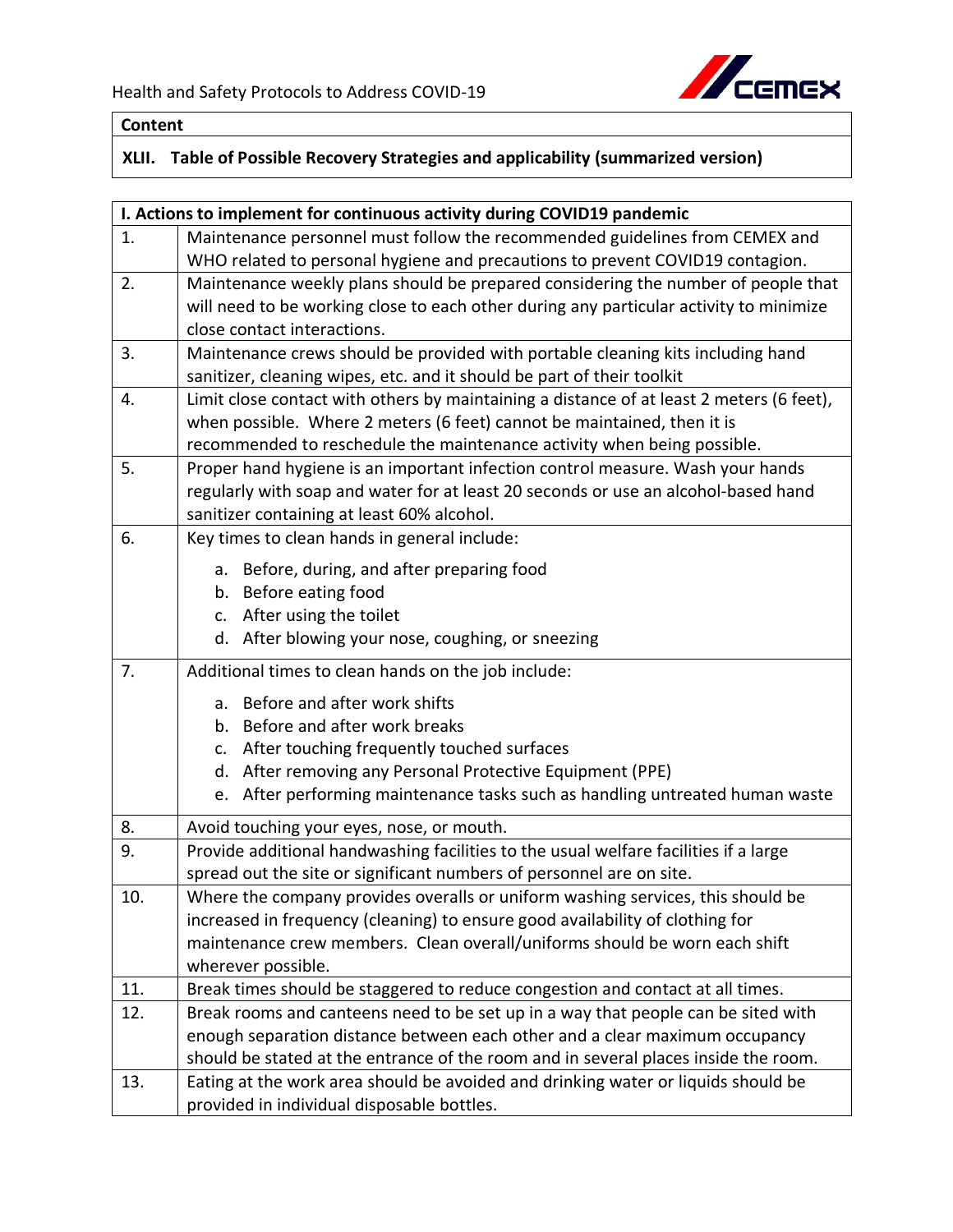

|     | I. Actions to implement for continuous activity during COVID19 pandemic                |  |  |  |  |
|-----|----------------------------------------------------------------------------------------|--|--|--|--|
| 14. | Keep social distancing measures when working at plant workshops and clean any          |  |  |  |  |
|     | controls and buttons before operating the machinery. Use protective gloves (if safe to |  |  |  |  |
|     | do according to the SOP for the machine)                                               |  |  |  |  |
| 15. | Clean touch areas and controls before and after using any vehicle on-site including    |  |  |  |  |
|     | utility cars, mobile plants, etc.                                                      |  |  |  |  |
| 16. | If maintenance crews need to travel to an area of the site that is distant, reduce the |  |  |  |  |
|     | number of people traveling in the same vehicle (e.g. 1 person per vehicle, 1 person on |  |  |  |  |
|     | each of the vehicle rows, leave free space between seats in vehicle rows with more     |  |  |  |  |
|     | than 2 seats, etc.)                                                                    |  |  |  |  |
| 17. | When using contractors for maintenance activities they need to comply with all         |  |  |  |  |
|     | relevant COVID19 protocols that are applicable.                                        |  |  |  |  |
| 18. | Shift changeovers are recommended to be done remotely. If not possible, 2 meters (6    |  |  |  |  |
|     | feet) distance is recommended between people.                                          |  |  |  |  |
| 19. | Before leaving the site, remove work clothes and wash hands thoroughly before          |  |  |  |  |
|     | reaching your car or means of transportation.                                          |  |  |  |  |
| 20. | Workers must not share their pre-job risk assessment booklets (Take 5, Worksafe)       |  |  |  |  |
|     | with others e.g. for checking/inspection purposes.                                     |  |  |  |  |
| 21. | Other site documentation such as permits to work, risk assessments, procedures, etc.   |  |  |  |  |
|     | should be kept under the control of one person who is responsible for communicating    |  |  |  |  |
|     | it to relevant personnel and, where possible, to sign them on their behalf to avoid    |  |  |  |  |
|     | exchanging documentation.                                                              |  |  |  |  |
|     |                                                                                        |  |  |  |  |

| II. Actions to be taken according to the discovery scenario. |                                                                                                             |  |  |  |  |
|--------------------------------------------------------------|-------------------------------------------------------------------------------------------------------------|--|--|--|--|
| 1.                                                           | One or more cases in Maintenance crew staff may present with different discovery                            |  |  |  |  |
|                                                              | scenarios:                                                                                                  |  |  |  |  |
|                                                              | A. The person feels ill and reports sick from home.                                                         |  |  |  |  |
|                                                              | B. The person is detected with cold-like symptoms upon entering the plant.                                  |  |  |  |  |
|                                                              | C. The person enters the Maintenance crew without symptoms and has<br>discomfort/symptoms during his shift. |  |  |  |  |

|                                                                                    | Scenario A. Actions to be taken when the affected person reports sick from home.     |  |  |  |  |  |
|------------------------------------------------------------------------------------|--------------------------------------------------------------------------------------|--|--|--|--|--|
|                                                                                    | Request the affected person to receive medical attention by applying contagion       |  |  |  |  |  |
| preventive measures (use of a mask, hand washing, deep cleaning of their home, not |                                                                                      |  |  |  |  |  |
|                                                                                    | sharing food and staying isolated as much as possible).                              |  |  |  |  |  |
| 2.                                                                                 | If the Maintenance crew can operate without the affected person, keep the shift with |  |  |  |  |  |
| the reduced group until the end of it.                                             |                                                                                      |  |  |  |  |  |
| $\overline{3}$ .                                                                   | Otherwise, request substitute Maintenance crew personnel requiring a member of       |  |  |  |  |  |
|                                                                                    | other Maintenance crew shifts.                                                       |  |  |  |  |  |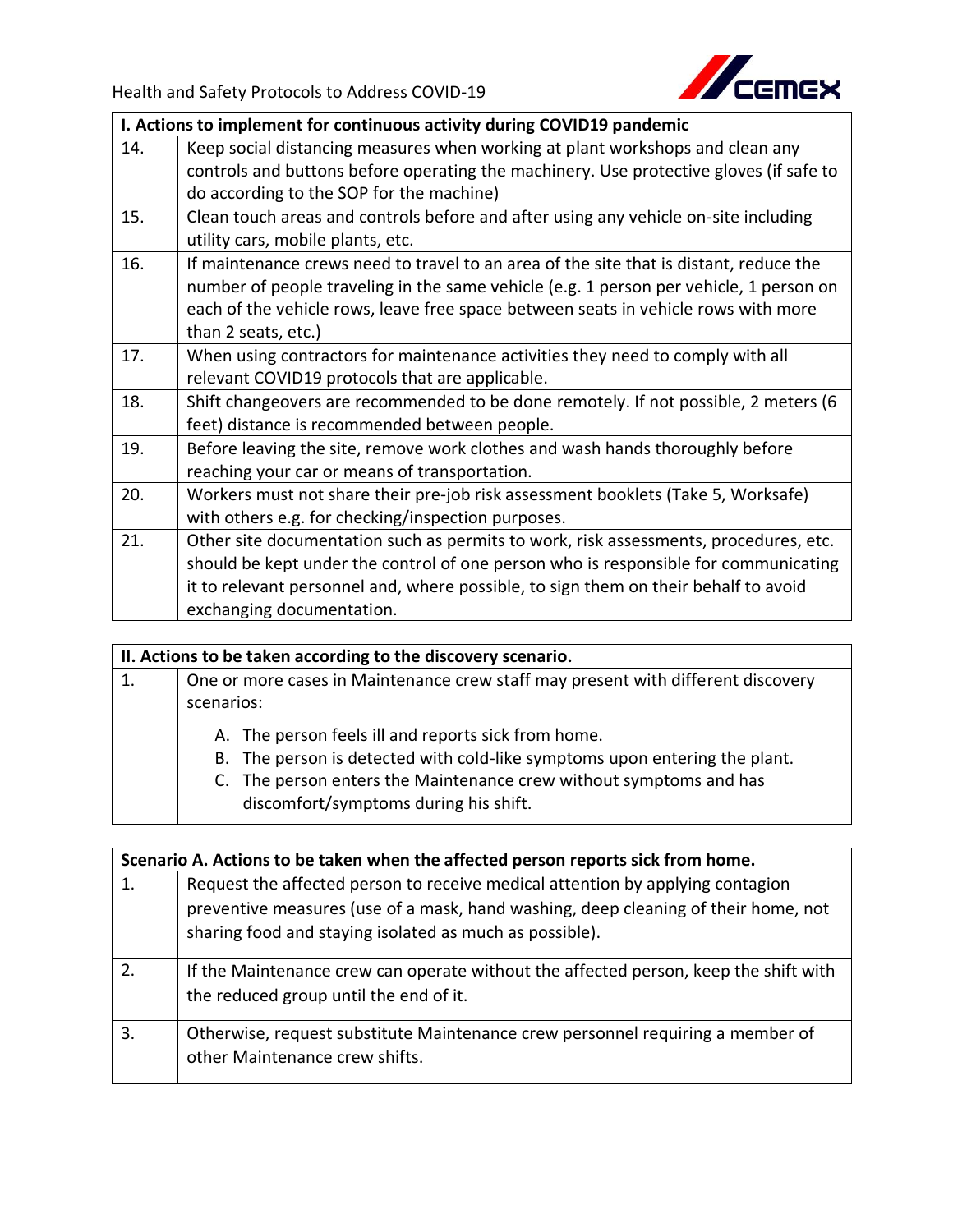

|            | Scenario A. Actions to be taken when the affected person reports sick from home. |  |  |  |  |
|------------|----------------------------------------------------------------------------------|--|--|--|--|
| $\vert 4.$ | Provide the affected person with guidelines for care at home and care for their  |  |  |  |  |
|            | relatives. Refer to PANDEMICS-Quarantine protocol.                               |  |  |  |  |
| ' 5.       | Follow up on affected personnel and their families, preferably by HR.            |  |  |  |  |

## **Scenario B. Actions to follow when the affected person is detected with cold-like symptoms upon entering the plant.**

| T. | Do not allow entry and follow the "PANDEMICS - Screening protocol". |
|----|---------------------------------------------------------------------|
|    | Follow the actions indicated in "Scenario A" above.                 |

|     | Scenario C. Actions to be taken when the affected person enters the Maintenance crew |  |  |  |  |  |
|-----|--------------------------------------------------------------------------------------|--|--|--|--|--|
|     | without symptoms and presents discomfort/symptoms during his/her shift.              |  |  |  |  |  |
| 1.  | The suspicious person must go home, call a doctor/medical center and ask what to do. |  |  |  |  |  |
| 2.  | Apply in the work area, with due care, the PANDEMICS-Social distancing protocol, and |  |  |  |  |  |
|     | PANDEMICS-Workplace cleaning procedures.                                             |  |  |  |  |  |
| 3.  | Reinforce constant cleaning to the shared tools and accessories (including radios).  |  |  |  |  |  |
| 4.  | Request the remaining of the Maintenance crew group to prepare the transfer of       |  |  |  |  |  |
|     | operation from this to a new Maintenance crew group.                                 |  |  |  |  |  |
| 5.  | Request to the required personnel from other Maintenance crew group to come          |  |  |  |  |  |
|     | urgently to Plant.                                                                   |  |  |  |  |  |
| 6.  | Before changing personnel, reapply the PANDEMICS-Social distancing protocol and      |  |  |  |  |  |
|     | PANDEMICS-Workplace cleaning procedures.                                             |  |  |  |  |  |
| 7.  | Allow entry to the work area only to personnel from Maintenance, staff from other    |  |  |  |  |  |
|     | departments should not enter.                                                        |  |  |  |  |  |
| 8.  | Send home colleagues of the affected person who has been in contact, they should     |  |  |  |  |  |
|     | call a doctor/medical center and ask what to do.                                     |  |  |  |  |  |
| 9.  | Provide the affected person and Maintenance crew colleagues with guidelines for      |  |  |  |  |  |
|     | care at home and care of their relatives. Refer to PANDEMICS-Quarantine protocol.    |  |  |  |  |  |
| 10. | Continue the operation of the Maintenance crew with the new group.                   |  |  |  |  |  |
| 11. | Follow up on affected personnel, Maintenance crew colleagues and their families.     |  |  |  |  |  |
|     | Preferably by HR.                                                                    |  |  |  |  |  |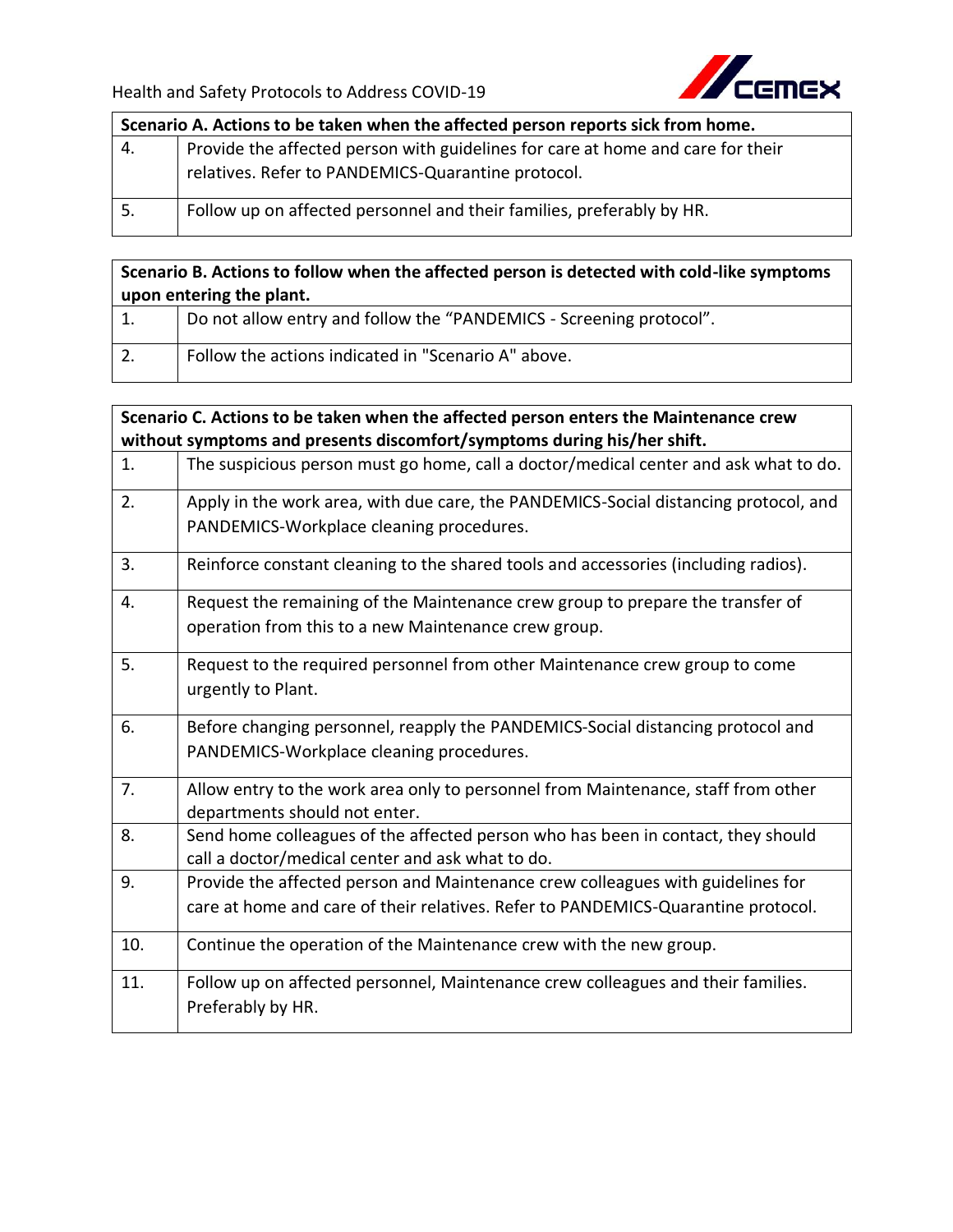

|    | III. Actions to be taken in case of unavailability of critical personnel                                                                 |  |  |  |  |  |
|----|------------------------------------------------------------------------------------------------------------------------------------------|--|--|--|--|--|
| 1. | Assess the level of affectation to critical processes to define which strategies are more                                                |  |  |  |  |  |
|    | suitable, considering the circumstances and triggers below:                                                                              |  |  |  |  |  |
|    | Possible duration of the unavailability                                                                                                  |  |  |  |  |  |
|    | a) 14 days when critical personnel are in quarantine (due to identified exposure<br>or having symptoms without confirmation of COVID-19) |  |  |  |  |  |
|    | b) >14 days when Critical personnel absent due to confirmation of COVID-19                                                               |  |  |  |  |  |
|    | Possible consequences in case of critical personnel unavailability                                                                       |  |  |  |  |  |
|    | Minor impact when the absence decreases productivity, but without<br>a)<br>interrupting critical processes.                              |  |  |  |  |  |
|    | Major impact when unavailability leads to disruption of critical processes.<br>b)                                                        |  |  |  |  |  |

|                  | IV. Possible Recovery Strategies and applicability                                        |  |  |  |  |
|------------------|-------------------------------------------------------------------------------------------|--|--|--|--|
| 1.               | The following are just guidelines for the selection of possible recovery strategies, that |  |  |  |  |
|                  | could apply due to the duration of the unavailability and/or the level of impact          |  |  |  |  |
|                  | identified.                                                                               |  |  |  |  |
|                  | If the possible duration of the unavailability is 14 days with minor Impact               |  |  |  |  |
| 1.               | Distribute tasks among the available staff of the shift to cover the functions of the     |  |  |  |  |
|                  | absent person                                                                             |  |  |  |  |
| 2.               | Activate the deputy appointed according to the BCP to cover the absent person             |  |  |  |  |
| $\overline{3}$ . | Take staff from another shift to cover the absence                                        |  |  |  |  |
| 4.               | Extend the duration of shifts if it is required to cover the operation                    |  |  |  |  |
|                  | If the possible duration of the unavailability is more than 14 days with major Impact     |  |  |  |  |
| 1.               | Reduce to the minimum the personnel within the Maintenance crew in each shift, to         |  |  |  |  |
|                  | maintain the operation with the skeleton and distribute the available staff in the        |  |  |  |  |
|                  | different shifts                                                                          |  |  |  |  |
|                  | Additional options to evaluate according to viability (based upon local regulations and   |  |  |  |  |
|                  | industry practices)                                                                       |  |  |  |  |
| 1.               | Seek multifunctional personnel from other departments that could cover relevant           |  |  |  |  |
|                  | activities of Maintenance (induction and training could be required)                      |  |  |  |  |
| 2.               | Seek personnel from other plants that can be transferred to operate (if travel            |  |  |  |  |
|                  | protocols and restrictions allow it)                                                      |  |  |  |  |
| 3.               | That retired personnel can be called to operation (induction and training could be        |  |  |  |  |
|                  | required)                                                                                 |  |  |  |  |
| 4.               | Seek with industry associations to hire temporarily or make a swap from other             |  |  |  |  |
|                  | maintenance experts (induction and training could be required)                            |  |  |  |  |
| 5.               | Look for outsourcing services from specialized providers that have the availability of    |  |  |  |  |
|                  | experts with the skills needed.                                                           |  |  |  |  |
| 6.               | Use available technology for virtual support, refer to PANDEMICS-Field remote             |  |  |  |  |
|                  |                                                                                           |  |  |  |  |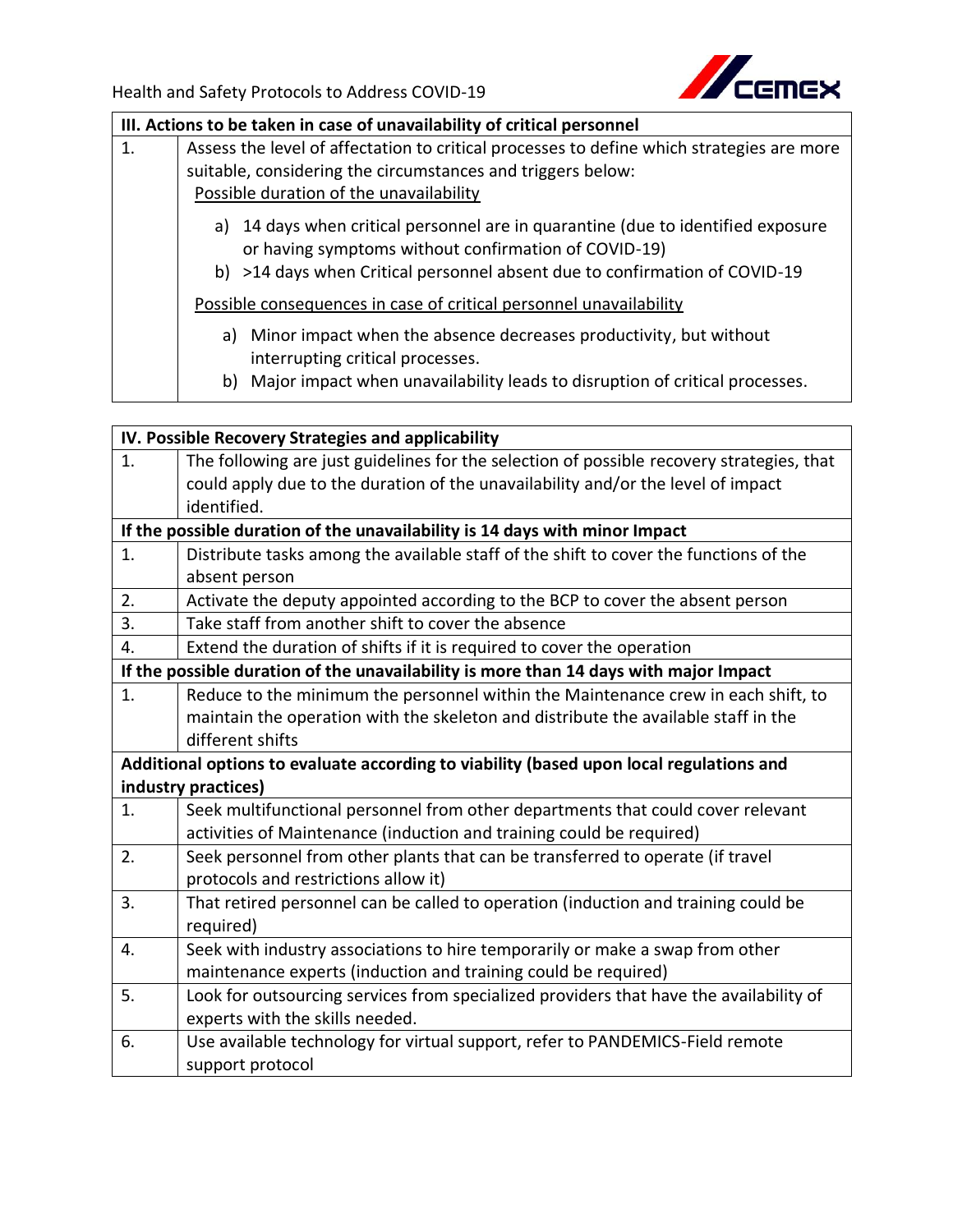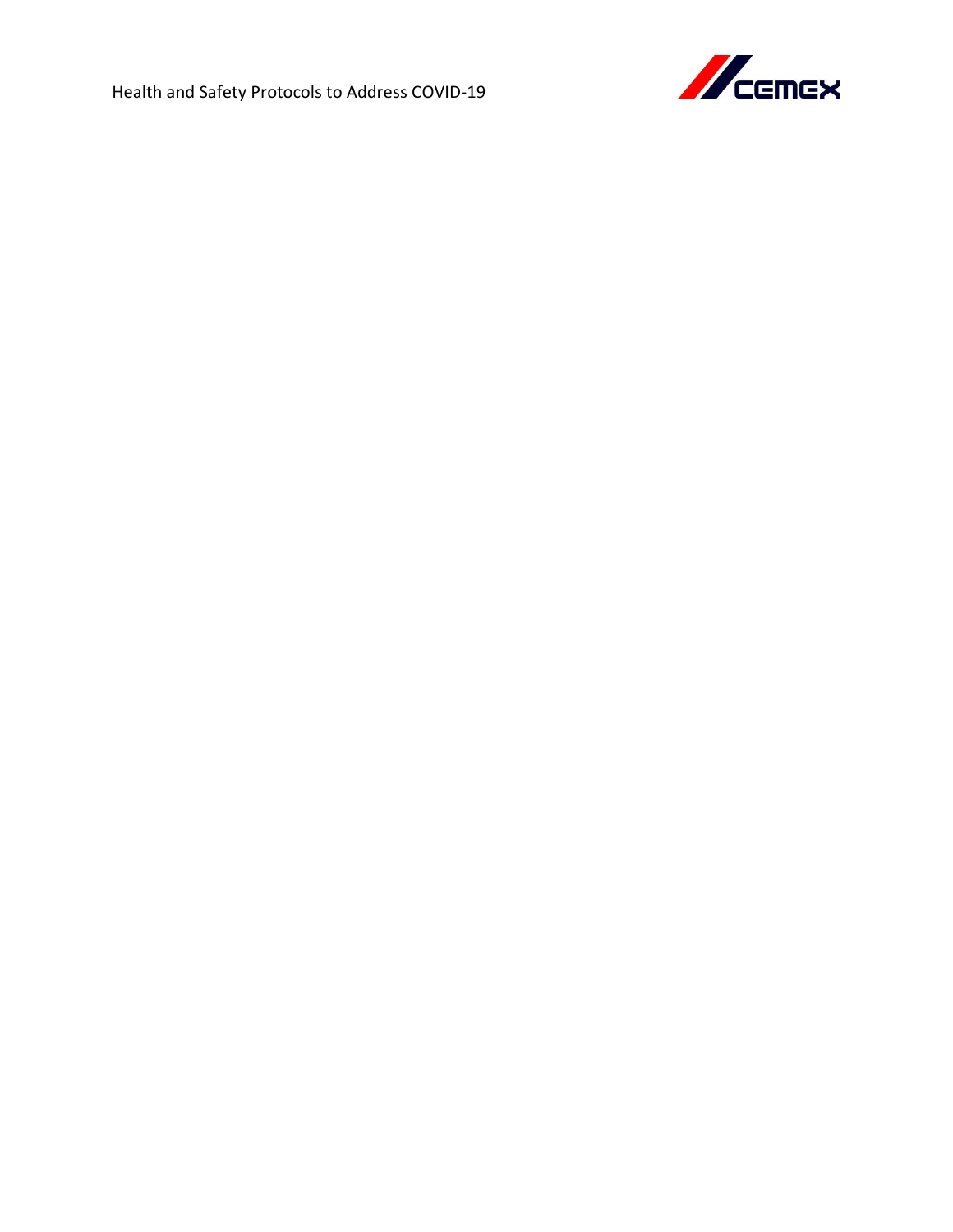

| V. Table of Possible Recovery Strategies and applicability (summarized version) |                                                                                                                                                                                                           |         |                              |              |                 |  |
|---------------------------------------------------------------------------------|-----------------------------------------------------------------------------------------------------------------------------------------------------------------------------------------------------------|---------|------------------------------|--------------|-----------------|--|
|                                                                                 |                                                                                                                                                                                                           |         | <b>Estimated</b><br>duration |              | Level of Impact |  |
| <b>Recovery Strategies</b>                                                      |                                                                                                                                                                                                           | 14 days | $>14$<br>days                | <b>Minor</b> | <b>Major</b>    |  |
| a.                                                                              | Distribute tasks among the available staff of the<br>shift to cover the functions of the absent person                                                                                                    | X       |                              | Χ            |                 |  |
|                                                                                 | b. Activate the deputy appointed according to the<br>BCP of the plant to cover the absent person                                                                                                          | x       |                              | X            |                 |  |
| c.                                                                              | Substitute staff with personnel from shift to cover<br>the absence                                                                                                                                        | X       | X                            | X            | X               |  |
|                                                                                 | d. As necessary, extend the duration of shifts to<br>cover the operation                                                                                                                                  | X       | X                            | Χ            | X               |  |
|                                                                                 | e. Reduce to the minimum the personnel within the<br>Maintenance crew in each shift, to maintain the<br>operation with the minimum skeleton and<br>distribute the available staff in the different shifts |         | X                            |              | X               |  |
|                                                                                 | Additional options to evaluate according to viability (based upon local regulations)                                                                                                                      |         |                              |              |                 |  |
| f.                                                                              | Seek multifunctional personnel from other<br>departments that could cover relevant activities<br>of Maintenance (induction and training could be<br>required)                                             |         |                              |              |                 |  |
| g.                                                                              | Seek personnel from other plants that can be<br>transferred to operate (Please refer to<br><b>PANDEMICS - Travel Protocol)</b>                                                                            |         | χ<br>Χ                       |              | X<br>Χ          |  |
| h.                                                                              | Retired personnel can be called to operation<br>(consider that induction and update training could<br>be required)                                                                                        |         | X                            |              | X               |  |
| i.                                                                              | Seek with industry associations to hire<br>temporarily or make a swap from other<br>maintenance experts (induction and training could<br>be required)                                                     |         | Χ                            |              | X               |  |
| j.                                                                              | Look for outsourcing services from specialized<br>providers that have the availability of experts with<br>the skills needed.                                                                              |         | Χ                            |              | X               |  |